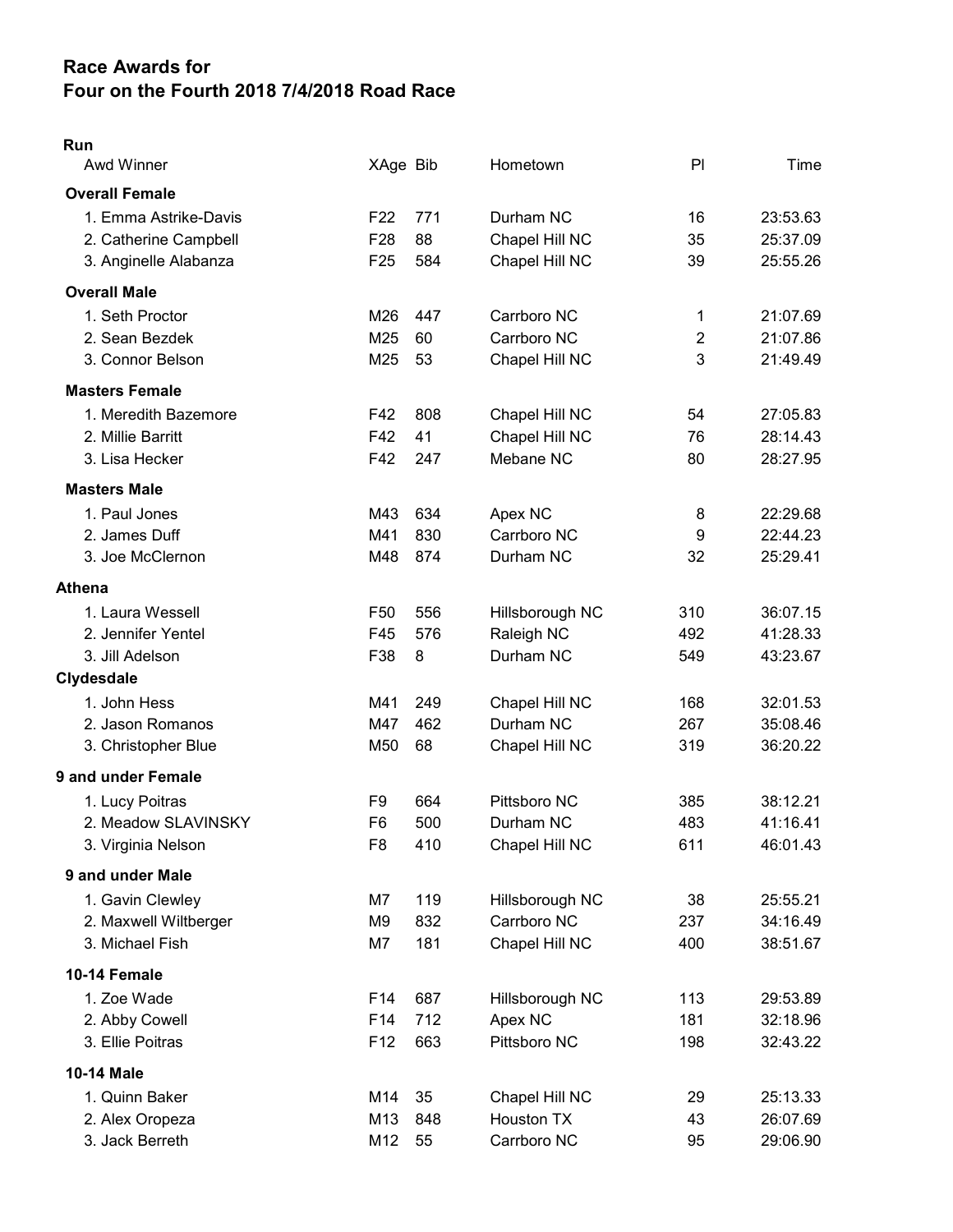| 15-19 Female              |                 |     |                                 |     |          |
|---------------------------|-----------------|-----|---------------------------------|-----|----------|
| 1. Teresa Fiorito         | F <sub>15</sub> | 178 | Chapel Hill NC                  | 140 | 30:59.00 |
| 2. Madeline Ramsden       | F <sub>15</sub> | 669 | Chapel Hill NC                  | 162 | 31:29.66 |
| 3. Elizabeth Manturuk     | F <sub>18</sub> | 350 | Chapel Hill NC                  | 243 | 34:29.73 |
| <b>15-19 Male</b>         |                 |     |                                 |     |          |
| 1. Tyler Dunston          | M16             | 718 | Chapel Hill NC                  | 10  | 22:51.64 |
| 2. Ethan Goldman          | m18             | 211 | Chapel Hill NC                  | 12  | 23:06.29 |
| 3. Ben Kearsley           | M18             | 882 | Durham NC                       | 13  | 23:07.33 |
| 20-24 Female              |                 |     |                                 |     |          |
| 1. Natalie Richardson     | F <sub>20</sub> | 764 | Chapel Hill NC                  | 59  | 27:23.71 |
| 2. Brenda Cardoso         | F <sub>23</sub> | 706 | Cary NC                         | 102 | 29:25.52 |
| 3. Conner Croxson         | F <sub>24</sub> | 714 | Durham NC                       | 161 | 31:26.24 |
| 20-24 Male                |                 |     |                                 |     |          |
| 1. Joseph Boyle           | M21             | 71  |                                 | 6   | 22:20.99 |
| 2. Andrew Reifman-Packett | M24             | 670 | Raleigh NC                      | 15  | 23:46.96 |
| 3. Blake Ayers            | M21             | 589 | Raleigh NC                      | 30  | 25:21.99 |
| 25-29 Female              |                 |     |                                 |     |          |
| 1. Anna Grummon           | F <sub>28</sub> | 724 | Carrboro NC                     | 40  | 25:56.31 |
| 2. Rachel Cohen           | F <sub>28</sub> | 607 | Durham NC                       | 51  | 26:40.88 |
| 3. Miranda Wodarski       | F <sub>26</sub> | 569 | Chapel Hill NC                  | 57  | 27:19.12 |
| 25-29 Male                |                 |     |                                 |     |          |
| 1. rob arend              | m25             | 24  | Chapel Hill NC                  | 4   | 21:54.93 |
| 2. George Cleland         | M25             | 823 | winston-salem NC                | 11  | 23:02.75 |
| 3. Michael Hogan          | M29             | 262 | Durham NC                       | 19  | 24:04.67 |
| <b>30-34 Female</b>       |                 |     |                                 |     |          |
| 1. Stephanie Flowers      | F32             | 841 | Durham NC                       | 65  | 27:44.10 |
| 2. jennifer chu           | f34             | 112 | Chapel Hill NC                  | 69  | 27:50.57 |
| 3. Anna Cordova           | F33             | 609 | Durham NC                       | 72  | 27:56.18 |
| 30-34 Male                |                 |     |                                 |     |          |
| 1. Alex Pearson           | M33             | 429 | Hummelstown PA                  | 5   | 22:08.46 |
| 2. Stephen Knight         | M33             | 820 | <b>WAKE FOREST</b><br><b>NC</b> | 7   | 22:24.25 |
| 3. brendan murray         | m30             | 657 | Durham NC                       | 23  | 24:33.11 |
| <b>35-39 Female</b>       |                 |     |                                 |     |          |
| 1. Lindsey McIver         | F36             | 733 | Durham NC                       | 78  | 28:17.03 |
| 2. Sarah Ruff             | F39             | 467 | Chapel Hill NC                  | 99  | 29:12.79 |
| 3. Megan Plenge           | F36             | 437 | Carrboro NC                     | 105 | 29:36.59 |

7/4/2018 12:27:42 PM Cardinal Race Services Page 2 of 4 This report was produced using RaceTrak software (www.RaceTrakOnline.com)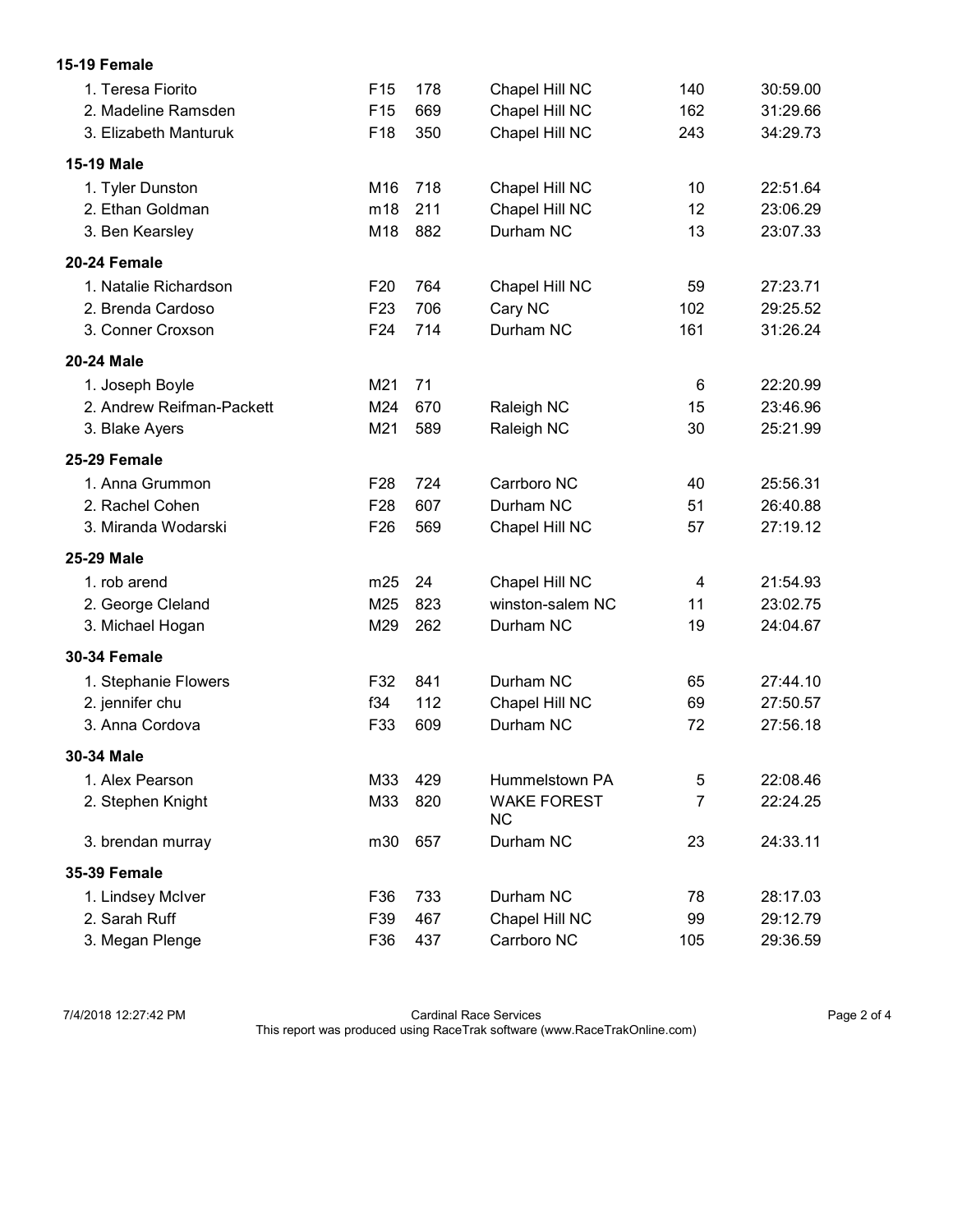## 35-39 Male

| 1. Andrew McIver      | M36             | 649 | Durham NC         | 14  | 23:22.53 |
|-----------------------|-----------------|-----|-------------------|-----|----------|
| 2. Ryan Laytham       | M36             | 645 | Durham NC         | 18  | 24:00.76 |
| 3. Yik Lam            | M37             | 641 | Carrboro NC       | 41  | 26:06.29 |
| 40-44 Female          |                 |     |                   |     |          |
| 1. Stacy Lavin        | F42             | 324 | <b>DURHAM NC</b>  | 85  | 28:45.84 |
| 2. Laura Hill         | F44             | 256 | Chapel Hill NC    | 87  | 28:48.27 |
| 3. Susan Trout        | F44             | 537 | Chapel Hill NC    | 127 | 30:33.98 |
| 40-44 Male            |                 |     |                   |     |          |
| 1. Joshua Lowry       | M40             | 341 | Morrisville NC    | 42  | 26:07.32 |
| 2. Derek Clewley      | M44             | 118 | Hillsborough NC   | 47  | 26:29.28 |
| 3. Ronnie Weed        | M43             | 554 | <b>DURHAM NC</b>  | 62  | 27:34.51 |
| 45-49 Female          |                 |     |                   |     |          |
| 1. Della Chambless    | F48             | 707 | Chapel Hill NC    | 84  | 28:42.72 |
| 2. Ilona Jaspers      | F49             | 285 | Carrboro NC       | 106 | 29:36.78 |
| 3. sara wolf          | F49             | 696 | Chapel Hill NC    | 158 | 31:17.74 |
| 45-49 Male            |                 |     |                   |     |          |
| 1. Scott Sanoff       | M45             | 474 | Chapel Hill NC    | 48  | 26:32.00 |
| 2. Eric Reid          | M45             | 906 | Chapel Hill NC    | 56  | 27:16.64 |
| 3. Brad Hecker        | M47             | 246 | Mebane NC         | 81  | 28:29.23 |
| 50-54 Female          |                 |     |                   |     |          |
| 1. JoAnna Younts      | F <sub>50</sub> | 699 | Chapel Hill NC    | 131 | 30:41.80 |
| 2. Christine Cotton   | F <sub>52</sub> | 816 | Chapel Hill NC    | 187 | 32:23.79 |
| 3. Mary Ollila        | F <sub>53</sub> | 418 | Chapel Hill NC    | 205 | 32:55.01 |
| 50-54 Male            |                 |     |                   |     |          |
| 1. Paul Sexton        | M50             | 867 | Durham NC         | 36  | 25:50.39 |
| 2. Brunson Hoole      | M51             | 266 | Chapel Hill NC    | 101 | 29:24.77 |
| 3. Yanni Lambropoulos | M52             | 777 | Durham NC         | 130 | 30:34.92 |
| 55-59 Female          |                 |     |                   |     |          |
| 1. Kristin Allyne     | F <sub>57</sub> | 701 | Chapel Hill NC    | 97  | 29:08.99 |
| 2. Molly Dempsey      | f56             | 614 | Chapel Hill NC    | 212 | 33:19.70 |
| 3. Jane Harwell       | F <sub>55</sub> | 240 | Carrboro NC       | 236 | 34:13.85 |
| 55-59 Male            |                 |     |                   |     |          |
| 1. Gary Slade         | M59             | 495 | Chapel Hill NC    | 46  | 26:23.55 |
| 2. Gary Barbari       | M59             | 37  | <b>RALEIGH NC</b> | 50  | 26:36.98 |
| 3. Jon Hussey         | M56             | 279 | Chapel Hill NC    | 75  | 28:14.14 |

7/4/2018 12:27:42 PM Cardinal Race Services Page 3 of 4 This report was produced using RaceTrak software (www.RaceTrakOnline.com)